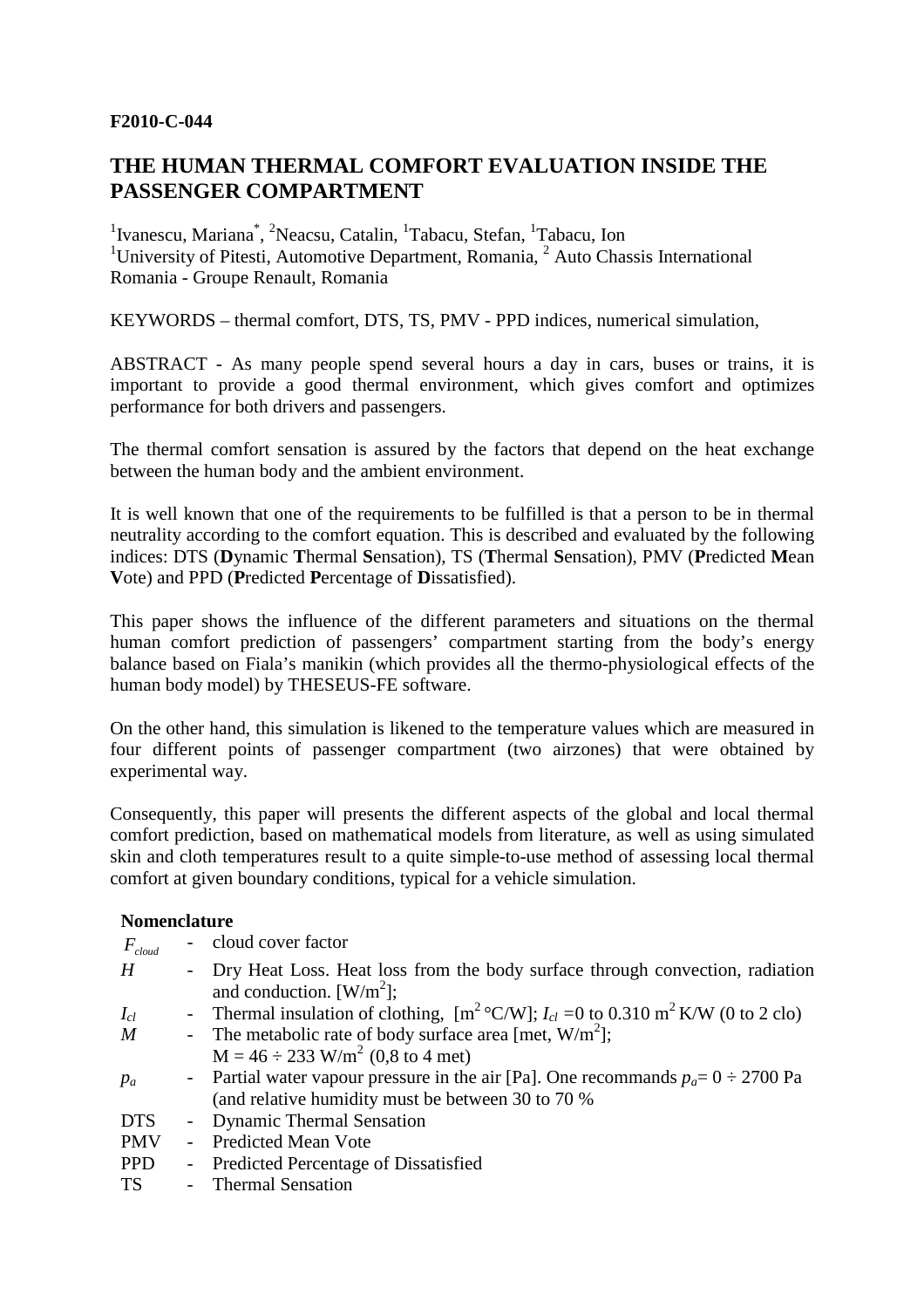| $T_{\rm hy}$                 |                          | hypothalamus temperature $[^{\circ}C]$                                         |  |  |  |  |
|------------------------------|--------------------------|--------------------------------------------------------------------------------|--|--|--|--|
| $T_{\rm sk,m}$               |                          | mean skin temperature $[°C]$                                                   |  |  |  |  |
| $t_{r}$                      | $\blacksquare$           | Mean radiant temperature $[°C]$                                                |  |  |  |  |
| $T_{\mathit{ambient}}$       |                          | Ambient temperature [K]                                                        |  |  |  |  |
| $T_{\scriptscriptstyle dew}$ | $\blacksquare$           | dewpoint temperature [K]                                                       |  |  |  |  |
| W                            | $\overline{\phantom{a}}$ | The external work, (equal to zero for most activities) $\lceil W/m^2 \rceil$ ; |  |  |  |  |
|                              |                          |                                                                                |  |  |  |  |
| <b>Greek symbols</b>         |                          |                                                                                |  |  |  |  |
| $\alpha$                     |                          | angle between the geographical south and the highway                           |  |  |  |  |
| $\mathcal{E}_{s}$            | $\overline{\phantom{a}}$ | sky emissivity                                                                 |  |  |  |  |
| φ                            | $\blacksquare$           | Relative humidity, $[%]$ ;                                                     |  |  |  |  |
| $\varphi_{aziTH}$            |                          | Azimuth angle used in Theseus [degrees]                                        |  |  |  |  |

## INTRODUCTION

Lately, most of the automotives manufactures have focused on the increasing human thermal comfort. To achieve a high thermal comfort, most manufacturers provide a system for their cars to ensure ventilation, heating and cooling air in the passenger compartment.

The interaction of convective, radiation and conduction heat exchange in a passenger's compartment is very complex. The varying radiation from the sun and the influence of inhomogeneous air temperature and air velocity from the vehicle's ventilation or air conditioning system creates a climate that may vary considerably in space and time.

The efficiency of the HVAC system is evaluated by taking into account the equivalent temperature and the surface temperature of clothing of the passengers [2, 3, 14].

The level of thermal comfort is highly dependent on the local environment. Human beings respond differently to local heat transfer in different parts of their bodies. It is suggested for that reason that local results from manikins should be presented in new clothing independent comfort zone diagrams [13, 14, 16].

In this paper the authors evaluate the human thermal comfort in the two airzones of passenger compartment (both for driver and the back passenger car). This is described and evaluated by the following indices: DTS (**D**ynamic **T**hermal **S**ensation), TS (**T**hermal **S**ensation), PMV (**P**redicted **M**ean **V**ote) and PPD (**P**redicted **P**ercentage of **D**issatisfied). The first two indices depend of the hypothalamus temperature and the mean skin temperature and PMV - PPD indices take into account the following six parameters: activity, clothing, air temperature, mean radiant temperature, air velocity and humidity (ISO 7730) [4, 5, 23, 24].

The numerical simulation was done for a car stationed 3600 seconds, following a period of the 1800 seconds with air conditioning start-up, both for city traffic and the highway traffic. Also by numerical simulation we can observe the distribution of the temperature in time depending on the sun position.

The obtained data by numerical simulation was likened with the results obtained on the experimental way in these conditions. This numerical simulation helps us to determinate the comfort indices in every moment, for different conditions and situations.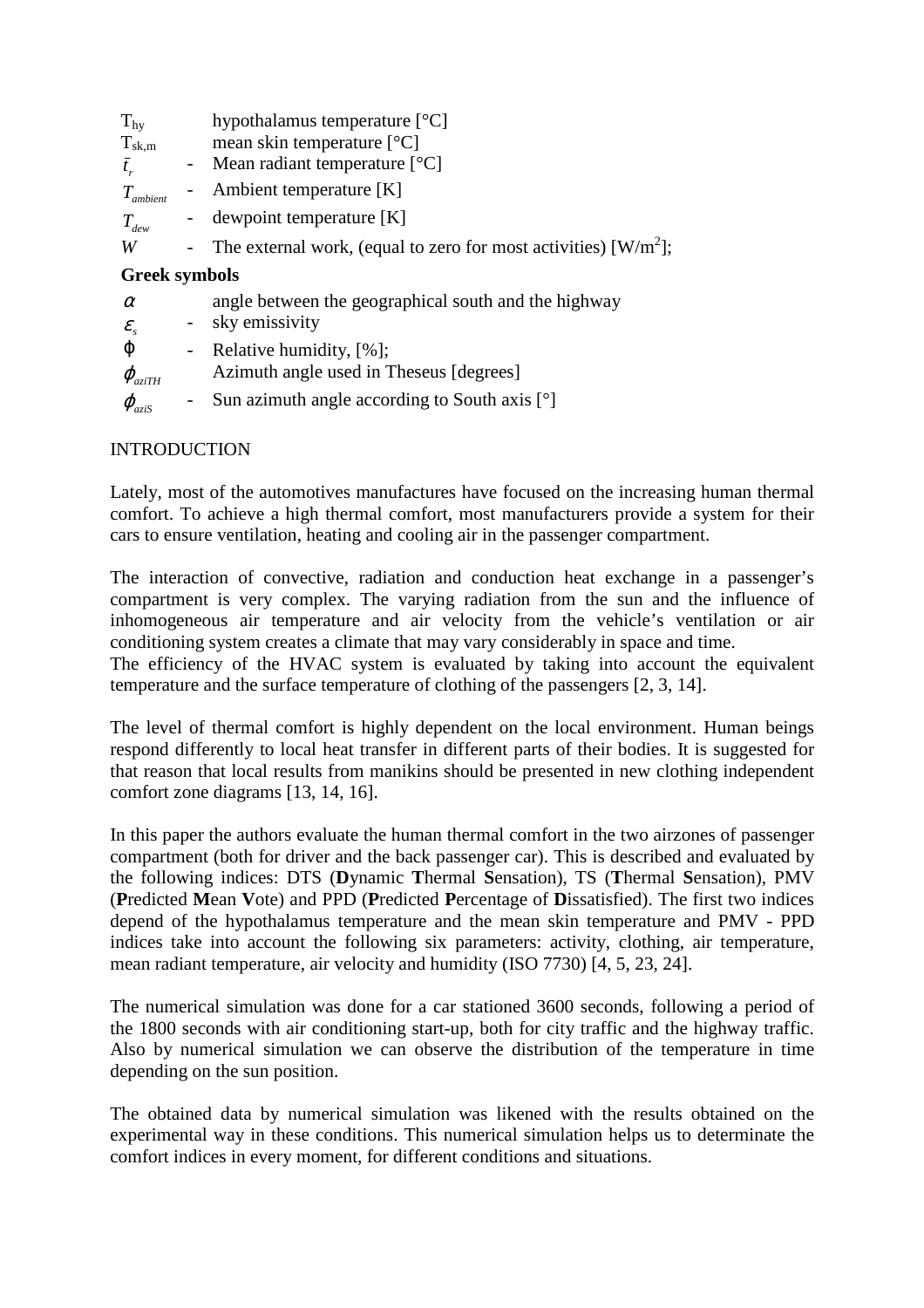The new manikin FIALA-FE provides all the thermo-physiological effects of the human body model published in the frequently cited PhD thesis of 1998 [5].

From a mathematical point of view, the human organism can be separated into two interacting systems of thermoregulation: the controlling active system and the controlled passive system. The active system is simulated by means of cybernetic models predicting regulatory responses, i.e., shivering, vasomotion, and sweating, as discussed in [24]. The passive system is modelled by simulating the physical human body and the heat transfer phenomena occurring in it and at its surface.

The physical body consists of body elements that are approximated as cylinders or sphere (head), they are separated into sectors and subdivided into material layers: skin, fat, muscle, bone. [5,19,24].

THESEUS-FE uses two different models for the new manikin FIALA-FE for pre- and postprocessing (figure 1).



Figure 1: Discretisation of the thermo-physiological manikin FIALA-FE

## THE HUMAN THERMAL COMFORT ANALYSIS

The human thermal comfort prediction was done depending on the different indices. DTS and PMV index are both thermal comfort indices related to the global state, whilst the equivalent temperature can be derived for each body element sector of a human body [5, 24].

#### Dynamic Thermal Sensation (DTS) and the Thermal Sensation (TS) indices

One part of the post-processing in THESEUS-FE is the evaluation of the dynamic thermal comfort index DTS, as defined by Fiala in [24]. The index had been validated under dynamic conditions with suddenly changing environmental temperatures and more steady-state-like conditions, like 1hr exposure, or 3hr exposure.

Thermal comfort experiments typically run with test persons that mark the actual (subjective) state of thermal sensation on a 7-point ASHRAE scale (figure 2).



Figure 2: The 7-point ASHRAE-scale

The DTS index is a functions which takes in the calculation the hypothalamus temperature  $T_{\text{hv}}$ , the mean skin temperature  $T_{\text{sk,m}}$ , and the gradient d $T_{\text{sk,m}}$ /dt).

$$
F = F(T_{hy}, T_{sk,m}, \partial T_{sk,m} / \partial t)
$$
 (1)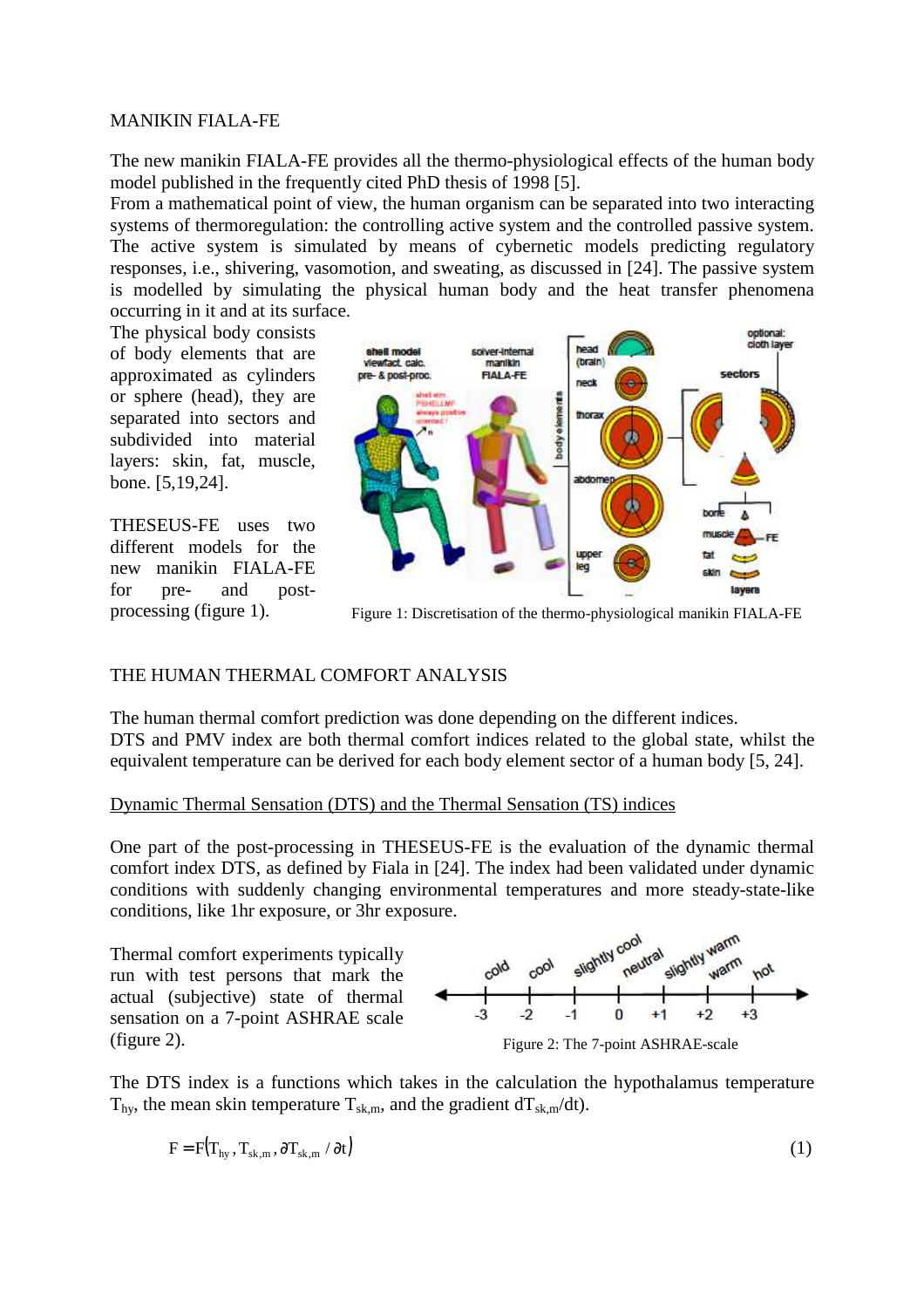The DTS index combines 3 sub-functions:

$$
DTS = 3 \cdot \tanh(f_{sk} + \phi + \psi) \tag{2}
$$

 $f_{sk}$  is a function that depends exclusively on the mean skin temperature derivation towards the set point:

$$
f_{sk} = 1.026 \cdot \Delta T_{sk,m} \qquad \text{for} \quad \Delta T_{sk,m} > 0
$$
  
\n
$$
f_{sk} = 0.298 \cdot \Delta T_{sk,m} \qquad \text{for} \quad \Delta T_{sk,m} < 0
$$
 (3)

while φ contains the hypothalamus temperature too:

$$
\phi = 6.662 \cdot \exp\left(\frac{-0.565}{\Delta T_{\text{hy}}}\right) \cdot \exp\left(\frac{-7.634}{5 - \Delta T_{\text{sk,m}}}\right)
$$
\n
$$
\Delta T_{\text{hy}} \le 0 \Rightarrow \phi = 0, \quad \Delta T_{\text{hy}} \ge 5 \Rightarrow \phi = 0
$$
\n(4)

Dynamic components in the DTS index are collected in ψ.

So, for cooling 
$$
\psi = \frac{0.114 \cdot \frac{\partial T_{\text{sk,m}}}{\partial t}}{1 + \phi}
$$
 (5)

The thermal sensation index, TS, not contain dynamic terms it can combines 2 sub-functions:

$$
TS = 3 \cdot \tanh(f_{sk} + \phi) \tag{6}
$$

#### PMV and PPD Indices

The degree of the thermal comfort for a person is influenced by six parameters:

▶ Personal factors: Activity level, *M* (met, W/m<sup>2</sup>); Thermal insulation of clothing, *I*<sub>*cl*</sub> (clo,  $m^2$ °C/W)

Environmental parameters: Air temperature,  $t_a$  (°C); Mean radiant temperature,  $\bar{t}_r$ ; Air velocity,  $v_a$  (m/s). Humidity Ratio, RH (%).

According to ISO 7730, the combination of these six parameters determines the degree of general comfort and is expressed by the Predicted Mean Vote (PMV). The PMV is the mean vote of a large group of people on the seven-point thermal sensation scale.



Figure 3. Thermal sensation scale PMV and the variation of PPD index depending on PMV

Thermal comfort values from the PMV index between  $-3$  and  $+3$  are related to the 7-point ASHRAE-scale (figure 3)

Negative values suggest that the occupant feels cold, positive values suggest that the occupant feels warm, and a value of 0 suggests that the occupant feels comfortable.

It is recommended that the PMV index be between  $-0.5$  and  $+0.5$ , which

means that less than 10% will find the thermal environment unacceptable. According to the value of the PMV index the discomfort percentage of a person by the PPD (Predicted Percentage of Dissatisfied) index can be determined graphically too. The minimum value of the PPD index is 5 % (figure 3).

The PMV and PPD indices are determined analytically with the following relations (ISO 7730, ASHRAE Fundamentals, 2001) [10, 21, 23].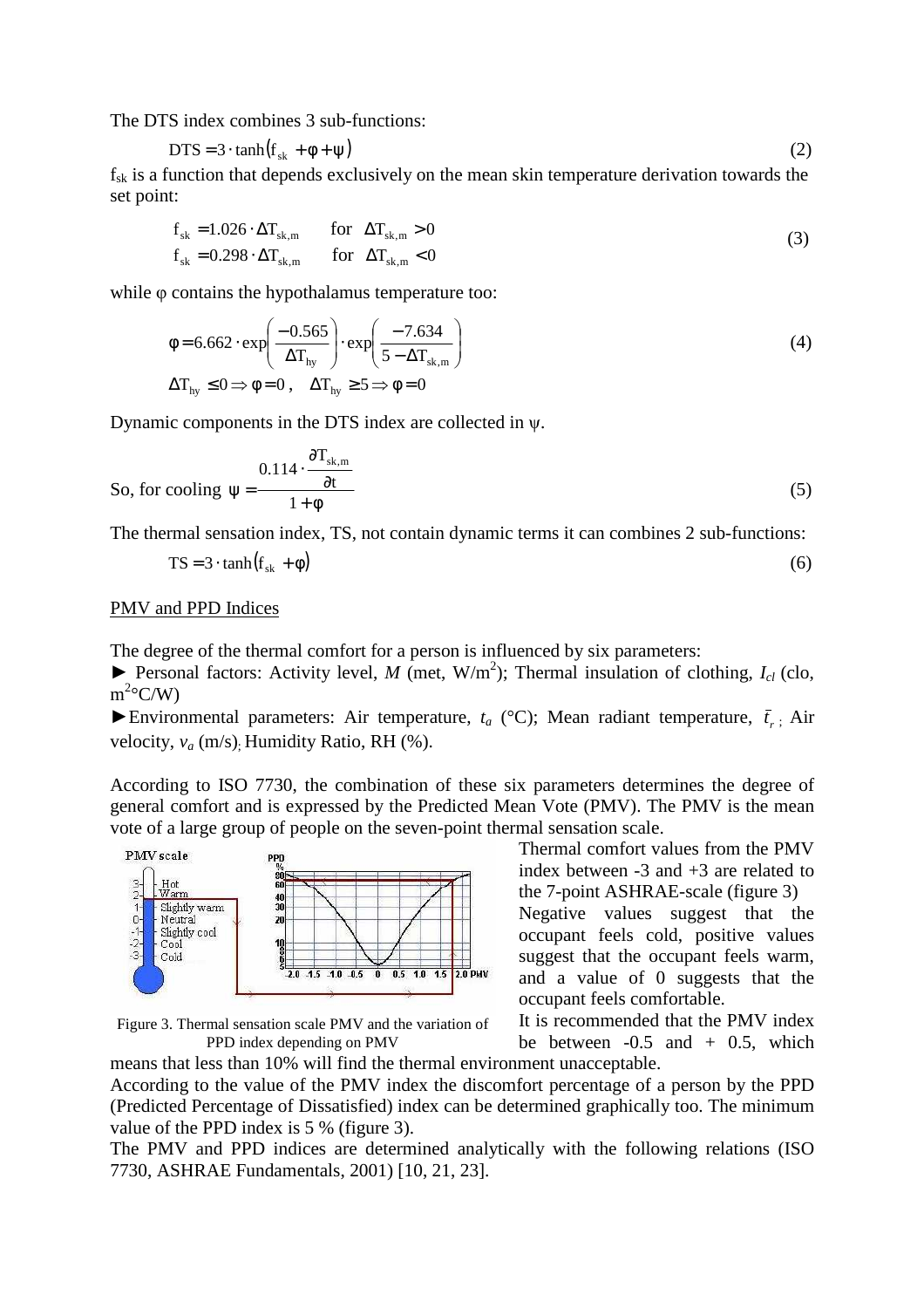$$
PMV = (0,303e^{-0.036M} + 0.028)\{(M - W) - 3.05 \cdot 10^{-3} \cdot [5733 - 6.99(M - W) - p_a] -0.42 \cdot [(M - W) - 58.15] - 1.7 \cdot 10^{-5} M (5867 - p_a) - 0.0014M (34 - t_a) -3.96 \cdot 10^{-8} f_{cl} \cdot [(t_{cl} + 273)^4 - (\bar{t}_r + 273)^4] - f_{cl} h_c (t_{cl} - t_a)\}
$$
(7)

$$
PPD = 100 - 95 \cdot e^{-\left(0.03353 \times PMV^4 + 0.2179 \times PMV^2\right)}
$$
\n(8)

#### EXTERIOR BOUNDARY CONDITIONS

The exterior boundary conditions, the sun position on the sky, sky temperature and the solar radiation intensity used in the numerical simulation are presented in the table 1.

The solar radiation intensity values are taken from [25] and they represent the characteristic values for the month of July. They are presented in table 1 together with the values for sky temperature, ambient relative humidity and ambient temperature.

|          |                           |              |                               |         | Table 1. |
|----------|---------------------------|--------------|-------------------------------|---------|----------|
| Sun load | Ambient                   | Relative     |                               | Azimuth | Altitude |
| $W/m^2$  | temperature $[^{\circ}C]$ | humidity [%] | $\mathbf{1}$ sky $\mathbf{1}$ | angle   | гот      |
| 1000     |                           | 40           | 15.6                          | 135     |          |

The sky temperature was estimated based on an algorithm using the following series of equations [26]:

$$
T_{sky} = \varepsilon_s^{\frac{1}{4}} \cdot T_{ambient} \tag{9}
$$

$$
\varepsilon_{s} = 0.787 + 0.764 \cdot \ln\left(\frac{T_{dew}}{273}\right) \cdot F_{cloud} \tag{10}
$$

$$
F_{cloud} = 1.0 + 0.24 \cdot N - 0.035 \cdot N^2 + 0.00028 \cdot N^3 \tag{11}
$$

where N is the "tenths cloud cover", taking values from 0.0 to 1.0

In Theseus FE, the azimuth angle represents the angle between the sun direction and the Ox axis of vehicle, as we can see in Figure 4.

In the considered experiment, the angle between the Pitesti – Bucharest highway and the axis that represents the geographical South and can be represented as a straight line with an inclination about 135°, where the sun position on the sky, the azimuth angle being reported to the geographical South [17,24,25].



Figure 4. Sun position in Theseus FE

The equation used to calculate the azimuth angle needed for Theseus FE software is:

$$
\varphi_{a\text{zi}TH} = \pi - (\alpha - \varphi_{a\text{zis}}) \tag{12}
$$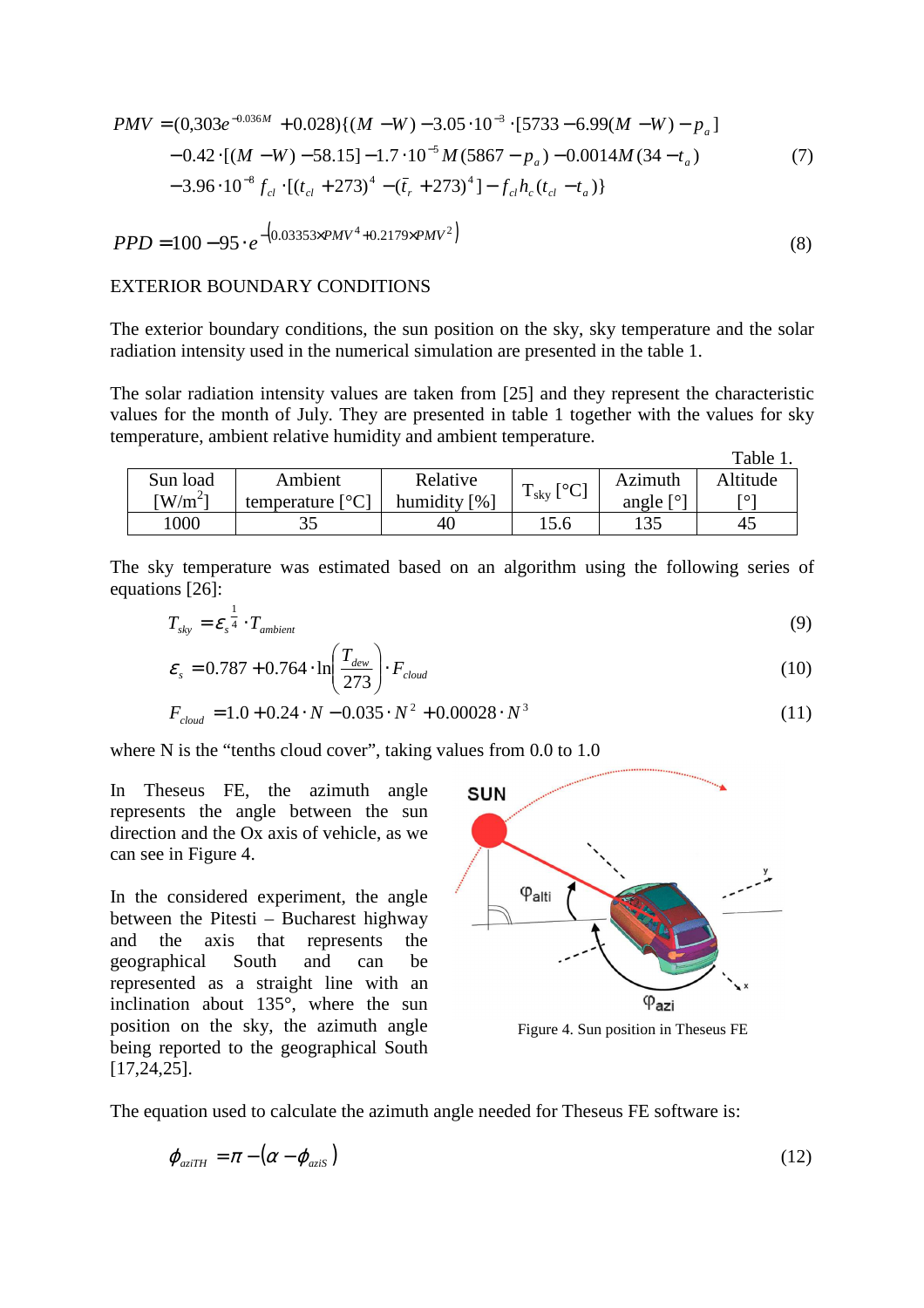#### EXPERIMENTAL DATA AND RESULTS

The experimental tests have been done at an environment temperature of about  $35^0C$  and a relative humidity of 40%. The car was stationed for 3600 seconds following a period of 1800 seconds with the air conditioning system opened in the city traffic and on the highway traffic. The two phases are also referred in the literature as soak, respectively cool-down.

The vehicle has got the following characteristics: The engine is a Renault E7J and has a displacement of  $1390 \text{ cm}^3$ .

The position of the command:

Temperature: maxim cooling Distribution: all aerators Air flow range: medium ( $\approx 300 \text{ m}^3/\text{h}$ )

Air-conditioning components:

Compressor: Sanden SD 7V16 30 SC; Condenser: 390\*310\*16; Evaporator: Valeo X65 Refrigerant: R 134a.

In order to measure the temperatures, eight thermocouples have been used (disposing in the head area and the feet area), each thermocouples was realised of chrome and constantan. The thermocouple used was type K with temperature ranges between -100 and 300°C.

The acquisition of data was been done with WebDAQ/100 system and the processing them with the personal computer. To study the temperature-time dependence, the data transfer from the acquisition system to computer was made every 60 seconds.

In both situations were the AC system has been used, its parameters were identical (temperature, flow, type).

Table 2 shows the values of the temperature of the passenger compartment

Table 2

| Environment temperature: $35^{\circ}$ C |                                                        |      |              |                  |                                |      |                  |      |
|-----------------------------------------|--------------------------------------------------------|------|--------------|------------------|--------------------------------|------|------------------|------|
| Relative Humidity: 40 %                 |                                                        |      |              |                  |                                |      |                  |      |
|                                         | city traffic                                           |      |              |                  | highway traffic                |      |                  |      |
| Time                                    | Front temperature                                      |      |              | Back temperature | Front temperature              |      | Back temperature |      |
| [s]                                     | $\lceil{^{\circ}C}\rceil$<br>$\lceil{^{\circ}C}\rceil$ |      | $\lceil$ °C] |                  | $\lceil{^\circ}\text{C}\rceil$ |      |                  |      |
|                                         | head                                                   | leg  | head         | leg              | head                           | leg  | head             | leg  |
| $\Omega$                                | 60.3                                                   | 58.2 | 54           | 53.4             | 60.3                           | 58.2 | 56               | 54.6 |
| 300                                     | 47.2                                                   | 46   | 45.3         | 45.6             | 45.2                           | 46   | 45.3             | 45.6 |
| 600                                     | 38                                                     | 37.2 | 37.5         | 37.2             | 35.7                           | 37.8 | 37.1             | 36.3 |
| 900                                     | 35.2                                                   | 33.5 | 34.2         | 34.5             | 31.9                           | 32.1 | 32.6             | 33.2 |
| 1200                                    | 29.8                                                   | 29.9 | 31.8         | 31.1             | 27.8                           | 29.4 | 29.8             | 31.6 |
| 1500                                    | 28.2                                                   | 26.7 | 30.6         | 28.3             | 25.6                           | 27.5 | 28.1             | 29.3 |
| 1800                                    | 26.2                                                   | 25.7 | 29.8         | 26               | 23.1                           | 24.9 | 27.2             | 27.1 |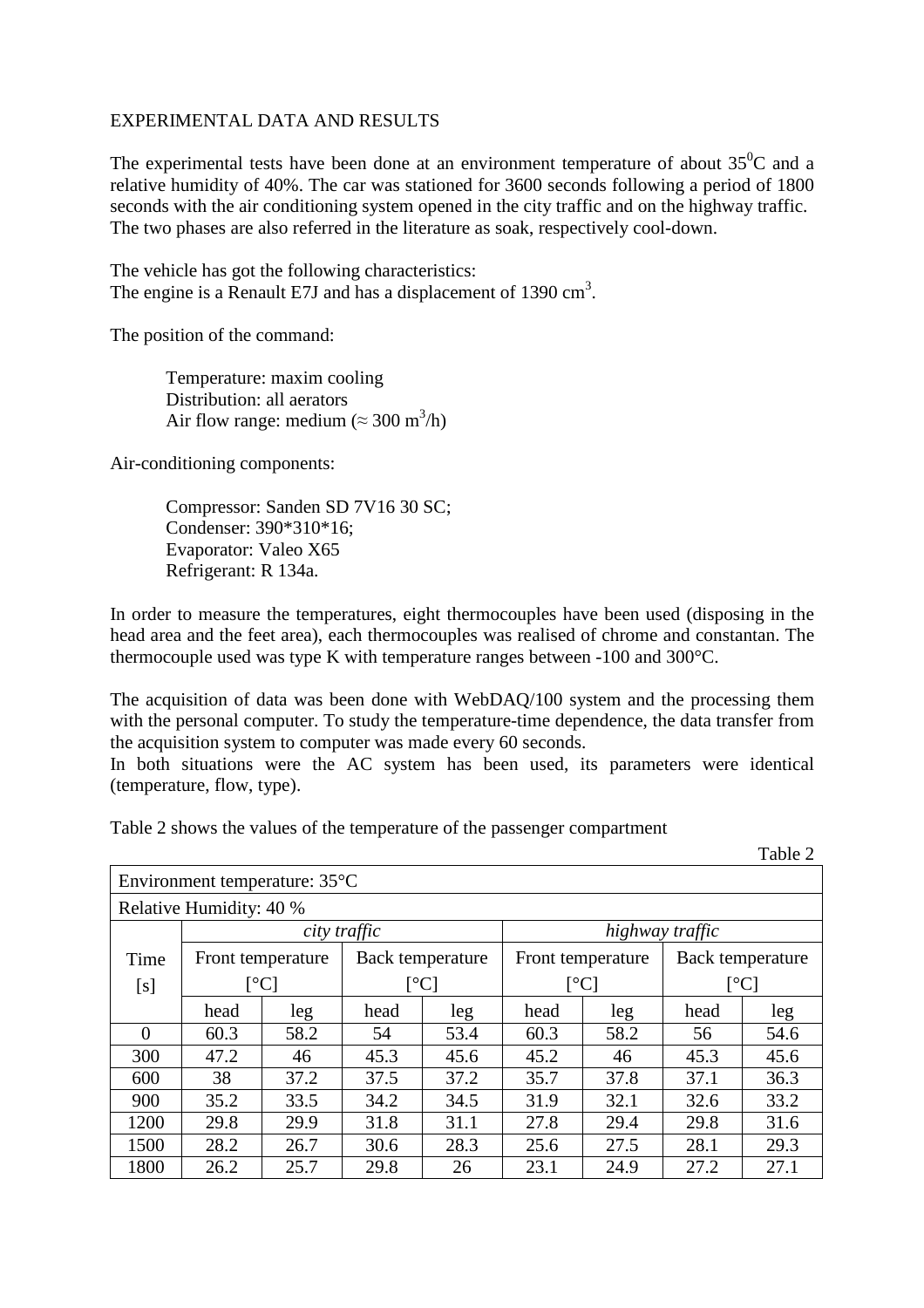#### NUMERICAL SIMULATION AND RESULTS

The software used for the numerical simulation was Theseus-FE 3.0; its benefits are represented by the short time needed to solve the problem, the good approximation of thermal comfort and heat transfer and the reliability of results [24].

#### Model creation

For the numerical simulation we used the CAD model of the vehicle used in the tests, but, because we wanted to evaluate only the temperature of the cabin, we kept just the elements that compose the interior of the car.

Meshing of the model was made by Beta CAE ANSA software, obtaining a number of about 48000 elements with an average size of 20 mm and distributed to 30 groups, each group being characterized by its material properties. The manikins are standard manikins used for the Theseus-FE software, each one having around 8350 elements, divided in 48 groups. A section in the thermal finite-element model is presented in Figure 5.



Figure 5. Section in the thermal finite-element model of the vehicle

#### Simulation set-up

The thermal model of the car was divided in four airzones, two that represent the interior of the car and the other two that represent the dashboard and the trunk. The airzones initial conditions are presented in Table 3.

|           |             |                |                       | Table 3                   |  |
|-----------|-------------|----------------|-----------------------|---------------------------|--|
| Airzone   |             | Volume $[m^3]$ | Relative humidity [%] | Temperature $[^{\circ}C]$ |  |
| Interior  | Front       |                |                       |                           |  |
|           | <b>Back</b> | .25            |                       |                           |  |
| Dashboard |             | $\rm 0.51$     |                       |                           |  |
| Trunk     |             | ാറ             |                       |                           |  |

Figure 6 shows the distribution of the temperature on the passenger compartment both for city traffic and for highway traffic with a time step of 600s, with an air flow range 0.083  $m^3/s$  for AC system the same experimental conditions.

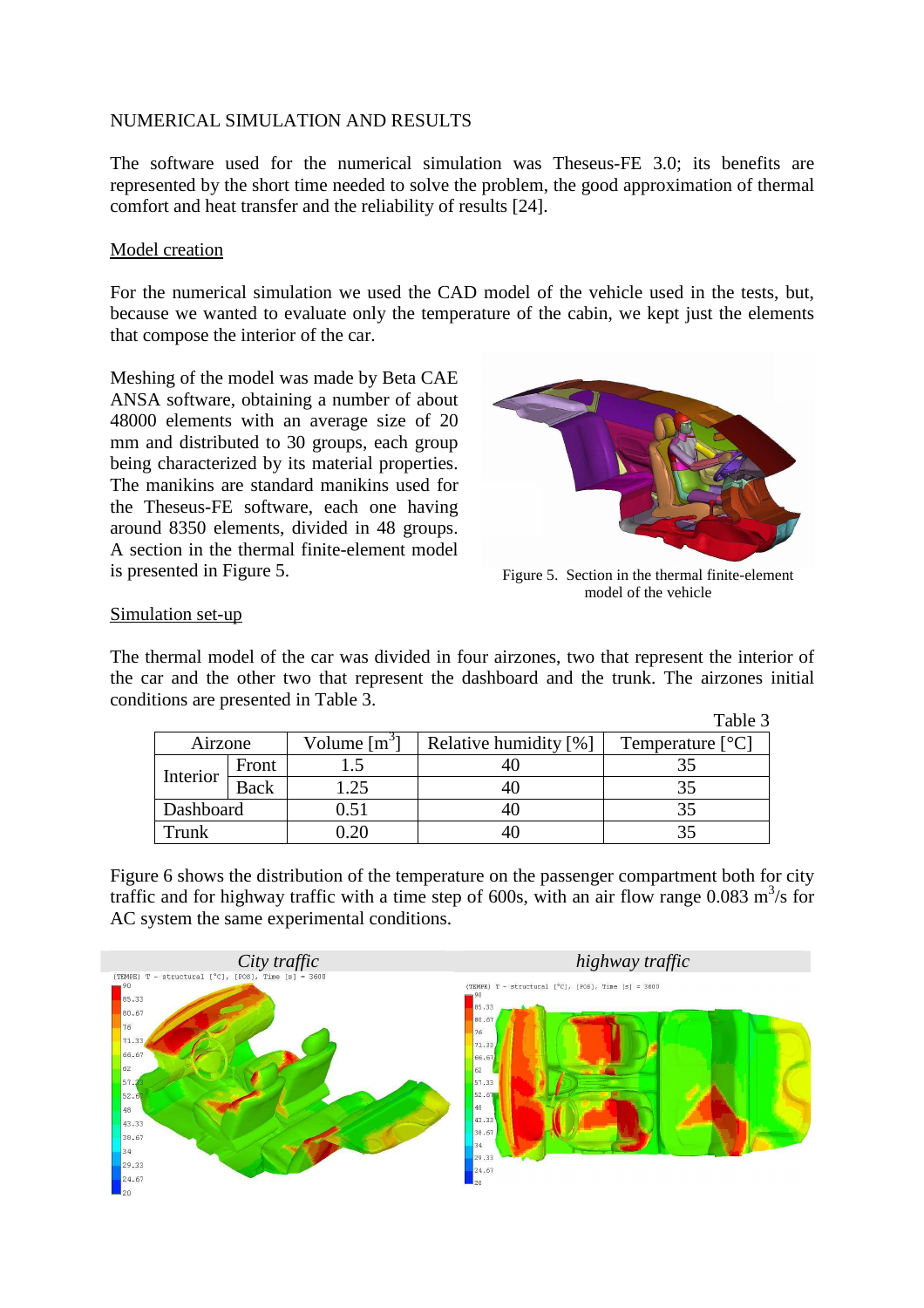

Figure 6. The distribution of the temperature depending on time for both cases

Figure 7 shows the distribution of the local equivalent temperature on each segment of manikin body after a period of time of 10 minutes, respectively 30 minutes from start-up air conditioning system.



Figure 7: The distribution of the local equivalent temperature on each segment of manikin body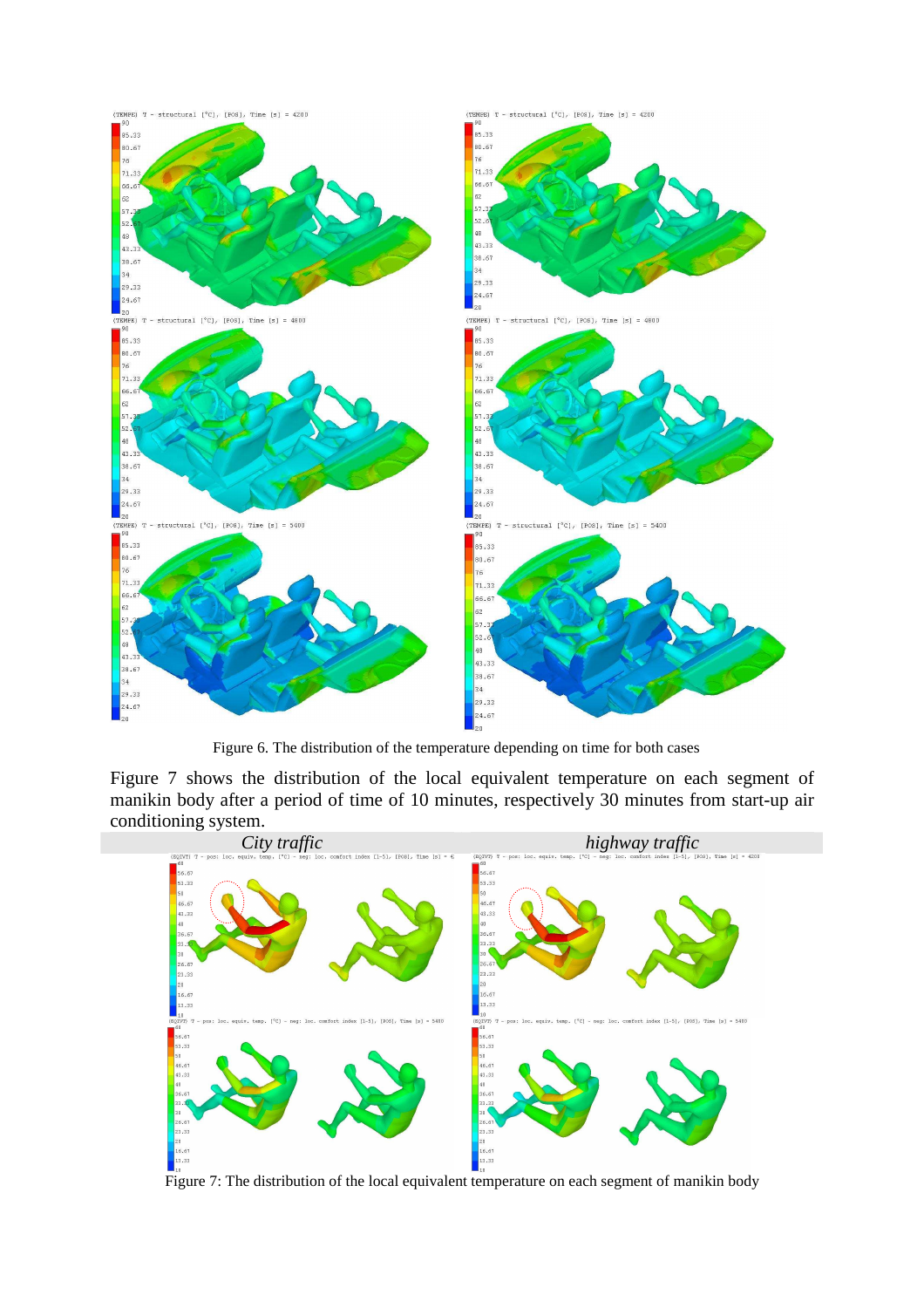The Theseus-FE software has integrated functions that help finding directly the comfort indices: DTS, TS, PMV, PPD which are showed in table 4 and figure 8 for driver and table 5 and figure 9 for back passenger car when the car moving on the highway traffic. Also, in both cases are given the hypothalamus temperature  $T_{hy}$  and the mean skin temperature  $T_{sk,m}$ , used to calculate DTS and TS indices.



Figure 8: The variation of the comfort indices depending on time for driver



Figure 9: The variation of the comfort indices depending on time for back passenger car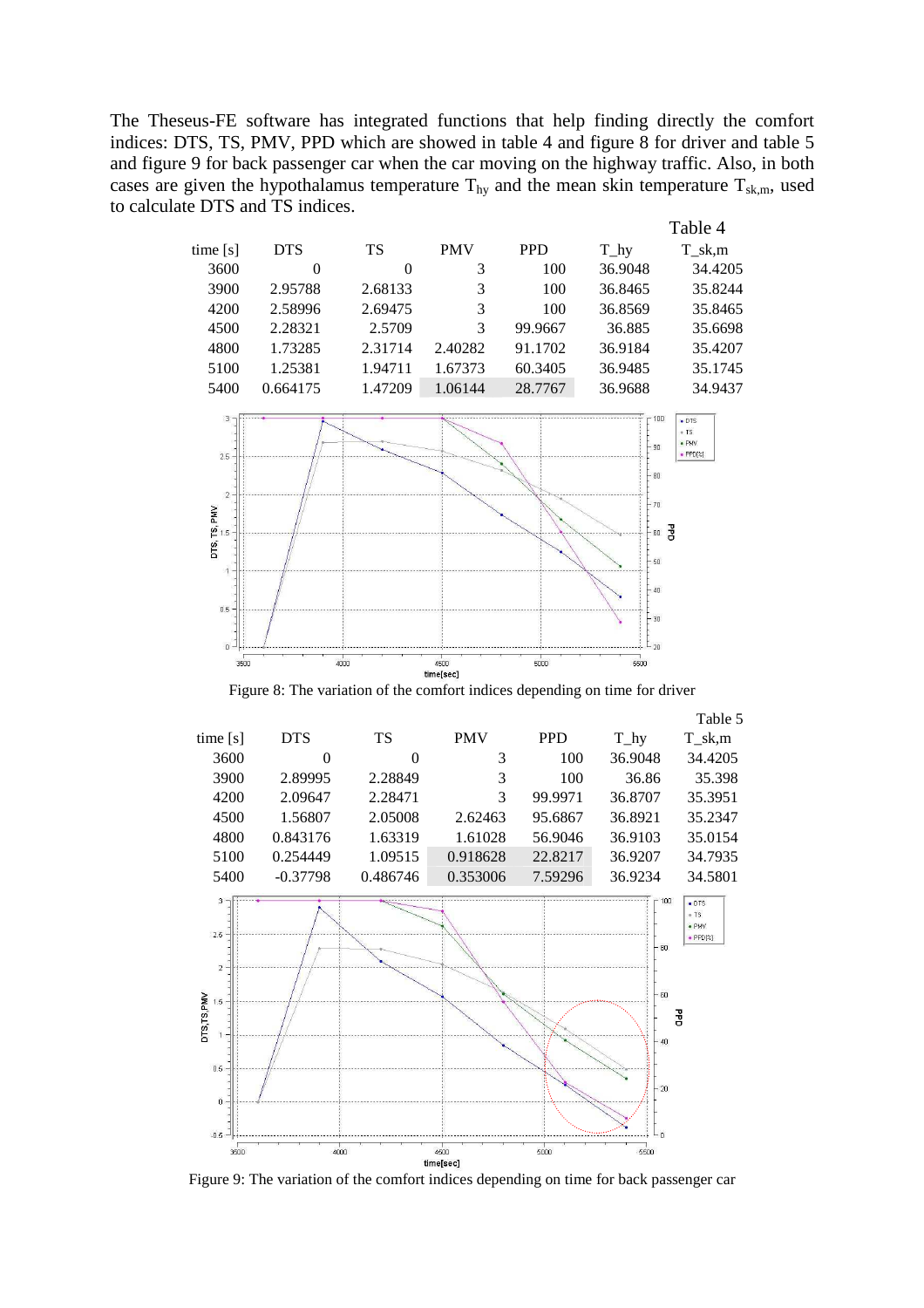

Figure 10 shows the distribution of the comfort index for each segment of manikin body.



Figure 11 presents the date obtained on the experimental way and the numerical simulation date for city traffic.



Figure 11: Temperature values for head/leg areas depending on time (city traffic)

Also, figure 12 presents the date obtained on the experimental way and the numerical simulation date for highway traffic.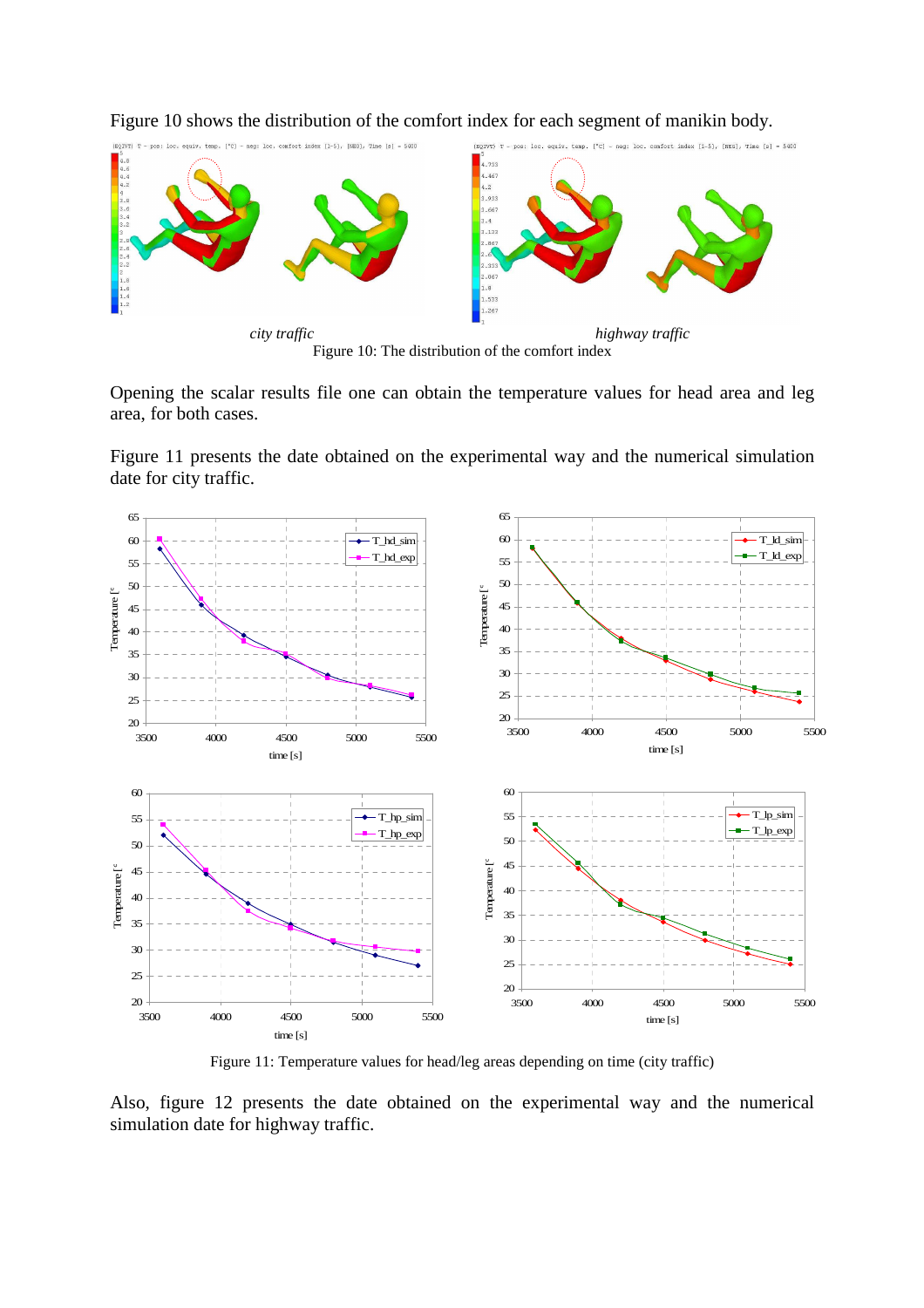

Figure 12: Temperature values for head/leg areas depending on time (highway traffic)

## **CONCLUSION**

The climate in the passenger compartment is very inhomogeneous. The varying radiation from the sun and the influence of inhomogeneous air temperature and air velocity from the vehicle's ventilation or air conditioning system creates a climate that may vary considerably in space and time.

Analyzing the cartographies we can observe also the influence of the sun position on the temperature of the interior components, and also on the car occupants. Analysing the figure 6 we can see that the temperature of the interior components that are in direct contact with the back passenger(rear seat) are lower that those of the components that are in contact with the driver (front seat).

From figures 8 and 9 we can observe that the back passenger reach a better thermal comfort state earlier than the driver. After 20 minutes the PMV index is about 1.06 for passenger and the value obtained of the driver is after 25 minutes. Also we can observe, comparing the obtained results with the values given in Figure 2, that after whole simulation completed, the back passenger is in the neutral thermal comfort zone, while the driver feels slightly cool.

The efficiency of the HVAC system is evaluated by taking into account the equivalent temperature, the sun position, the air velocity and the surface temperature of clothing of the passengers etc.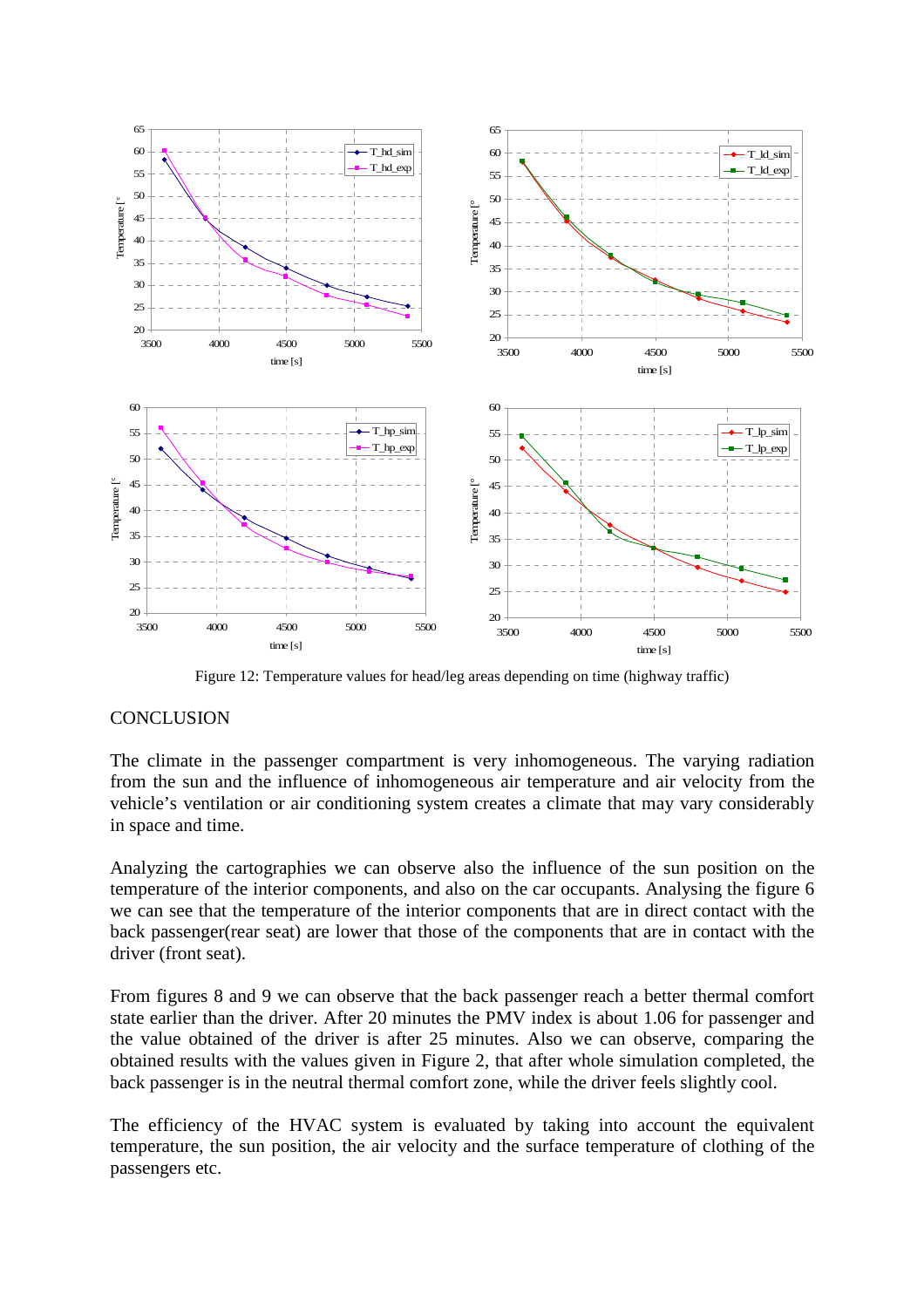This numerical simulation helps us to determinate the comfort indices: DTS, TS, PMV and PPD in every moment, for different conditions and situations. Those indices are dependent of all parameters that influence the climate inside the car cabin.

Thus, we can determine the comfort indices in any given situation. The numerical simulation is a tool that can be used from the early phases of the product and help in choosing the right HVAC system for a given car.

Accurate predictions of temperature distributions in the cabin are crucial to the success of numerical simulations. The full analysis of the soak and cool-down simulations demonstrated agreement with experimental data.

#### ACKNOWLEDGEMENT

The authors would like to thank to P+Z Engineering Gmbh, Germany for provide us the Theseus-FE software (http://www.theseus-fe.com).

#### **REFERENCES**

- (1) Baker, M., Jenkins, M., Wagner, S., Ellinger, M. "An Optimised Thermal Design and Development Process for Passenger Compartments", EASC, Munich, Germany, 2009;
- (2) Candas, V. "The thermal environment and its effects on human", Seminar in Florence 18 –19 November 1999, ISSN 1401-4963;
- (3) Cascetta, F., Musto M.- Assessment of thermal comfort in a car cabin with sky-roof, Proceedings of the Institution of Mechanical Engineers, Part D: Journal of Automobile Engineering, Volume 221, Number 10 / 2007;
- (4) Fanger, P.O., Christensen, N.K. "Perception of draught in ventilated spaces" Ergonomics 1986;
- (5) Fiala D. "Dynamic Simulation of Human Heat Transfer and Thermal Comfort", PhD thesis, 1998, De Montfort University, Leicester;
- (6) Geneviève Dauphin-Tanguy, Christophe Sueur, Thermal comfort regulation in a car interior, Bond Graph Research Group, Laboratoire d'Automatique et d'Informatique Industrielle de Lille, Ecole Centrale de Lille, 2002 ;
- (7) Hong Rok, S., Pasthor H., A real time numerical analysis of vehicle cool-down performance, VTMS 8, ISBN 1843343487, May 2007;
- (8) Johnson, V.H. Fuel Used for Vehicle Air Conditioning: A State-by-State Thermal Comfort-Based Approach, SAE 2002;
- (9) Ivanescu M., Tabacu I., Confortabilitate si ergonomie, Editura Universitatii din Pitesti, 2007, ISBN 978-973-690-730-2, 330;
- (10) Ivanescu M., Tabacu St., Tabacu I., S. Parlac, The Influence of the Air Velocity and Humidity on the Thermal Human Comfort of Passenger Compartment, FISITA 2008 World Automotive Congress, Munich, Germany, 2008.
- (11) Ivanescu, M., Tabacu, Şt., Tabacu, I., Vieru, I., The calculation of the comfort indices, PMV and PPD,depending on the different parameters, SMAT 2008, Craiova, ISBN 978-606-510-253-8;
- (12) Kilic, M., Kaynakli, O., Yamankaradeniz R., Determination of required core temperature for thermal comfort with steady-state energy balance method International Communications in Heat and Mass Transfer, Volume 33, Issue 2, February 2006, pag.199-210;